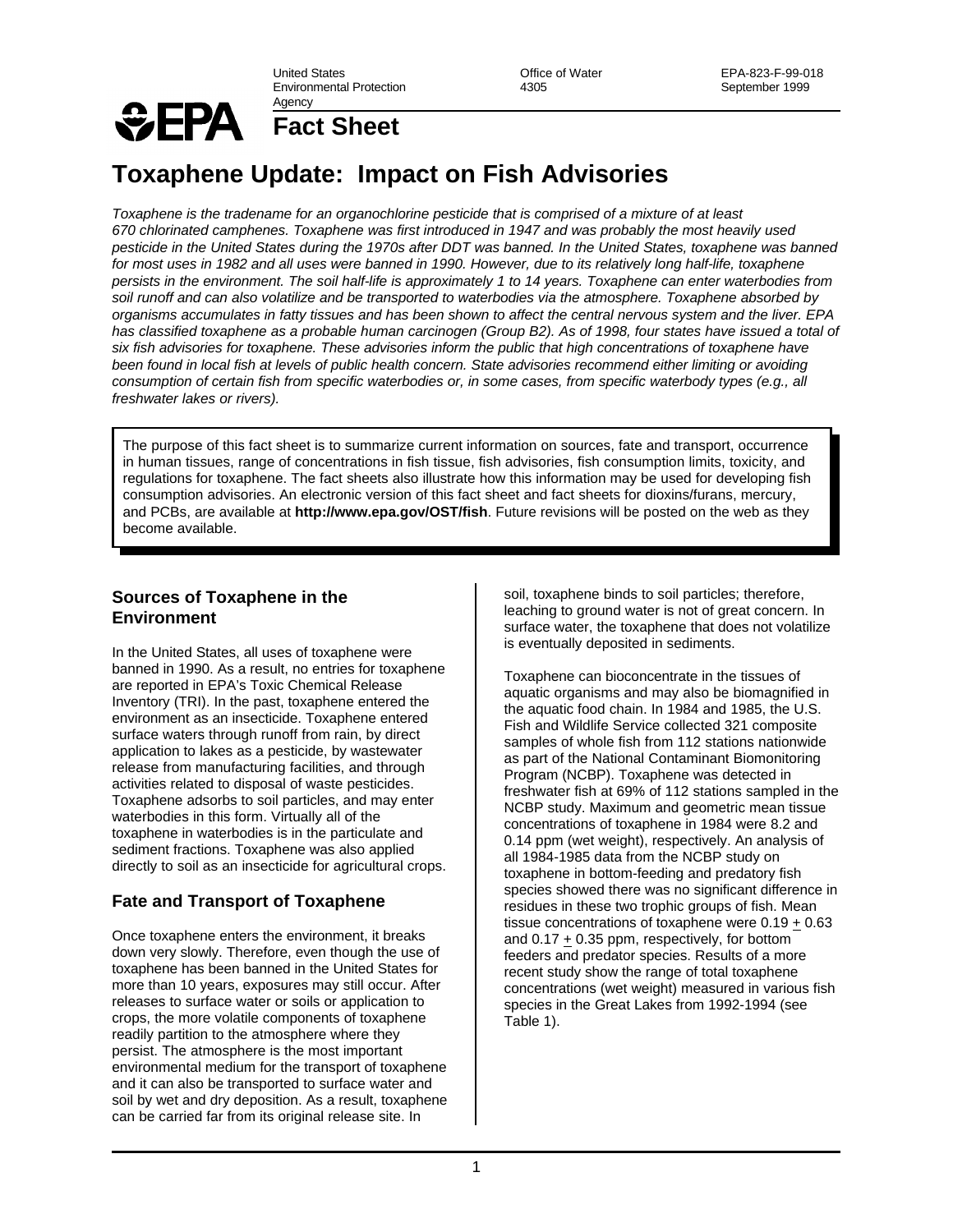**Table 1. Mean Concentrations of Toxaphene Reported in Great Lakes Fish<sup>a</sup> (1992-1994)**

| Lake         | <b>Species</b> | <b>Mean</b><br>Concen-<br>tration <sup>b</sup><br>(ppm) | <b>Standard</b><br>Error of<br>Mean<br>(ppm) |
|--------------|----------------|---------------------------------------------------------|----------------------------------------------|
| Superio      | Lake<br>trout  | 4.9                                                     | 1.4                                          |
| Michig<br>an | Lake<br>trout  | 1.5                                                     | 0.3                                          |
| Huron        | Lake<br>trout  | 2.4                                                     | 0.5                                          |
| Ontario      | Lake<br>trout  | 0.54                                                    | 0.2                                          |
| Erie         | Walleye        | 0.13                                                    | 0.02                                         |
| Superio<br>r | Smelt          | 0.16                                                    | 0.04                                         |
| Michig<br>an | Smelt          | 0.059                                                   | 0.006                                        |
| Ontario      | Smelt          | 0.067                                                   | 0.02                                         |

a Species included only freshwater finfish.

**b** Concentrations are reported on a wet weight basis. *Source: Glassmeyer et al., 1997*.

# **Potential Sources of Exposure and Occurrence in Human Tissues**

Because the use of toxaphene was banned in the United States, potential sources of exposure are limited. Low-level exposures may occur in the general population through ingestion of contaminated food. Because toxaphene may accumulate in fish and shellfish, persons who consume large quantities of these foods may be at greater risk of higher level exposure than the general population. Additionally, persons who eat large quantities of wild game from areas where toxaphene was heavily used as a pesticide may also be at higher risk. An additional source of potential exposure is contact with toxaphene-contaminated media near toxaphene waste disposal sites. Before toxaphene was banned, major sources of exposure resulted during its manufacture and use as an insecticide. These exposures were primarily dermal or by inhalation.

Analytical methods can be used to measure toxaphene in blood, urine, breast milk, and body tissues. Similar to PCBs, toxaphene analysis can be conducted for specific congeners using high resolution spectrometry or gas chromatography with electron-capture negative ionization. However, there currently are no standard methods for these analyses. At this time, EPA's Office of Water recommends analysis of total toxaphene until further development of congener-specific analyses.

# **Fish Advisories**

The states have primary responsibility for protecting their residents from the health risks of consuming contaminated noncommercially caught fish. They do this by issuing consumption advisories for the general population, including recreational and subsistence fishers, as well as sensitive subpopulations (such as pregnant women/fetus, nursing mothers, and children). These advisories inform the public that high concentrations of chemical contaminants, such as toxaphene, have been found in local fish. The advisories recommend either limiting or avoiding consumption of certain fish from specific waterbodies or, in some cases, from specific waterbody types (such as lakes or rivers).

As of December 1998, toxaphene was the chemical contaminant responsible, at least in part, for the issuance of a total of six fish consumption advisories by four states: Arizona (3), Georgia (1), Oklahoma (1), and Texas (1) (see Figure 1). This contaminant accounts for less than 0.2 % of all advisories issued in the United States. The number of advisories for toxaphene has remained relatively unchanged from 1993 through 1998. Currently, no states have issued statewide or regionwide advisories for toxaphene in their freshwater lakes and/or rivers or in their coastal marine waters.

*Fish Consumption Limits—*Table 2 shows the recommended monthly fish consumption limits for toxaphene for fish consumers based on EPA's default

#### **Table 2. Monthly Fish Consumption Limits for Toxaphene**

| Risk-Based<br><b>Consumption</b><br>Limit | Noncancer<br>Health<br><b>Endpoints</b>                         | Cancer<br>Health<br><b>Endpoints</b>                               |
|-------------------------------------------|-----------------------------------------------------------------|--------------------------------------------------------------------|
| Fish<br>Meals/Month                       | Fish Tissue<br>Concentration<br>s ( <i>ppm</i> , wet<br>weight) | <b>Fish Tissue</b><br>Concentrations<br>( <i>ppm</i> , wet weight) |
| 16                                        | $>0.075 - 0.15$                                                 | $>0.0027 - 0.0055$                                                 |
| 12                                        | $>0.15 - 0.2$                                                   | $>0.0055 - 0.0073$                                                 |
| 8                                         | $>0.2 - 0.3$                                                    | $>0.0073 - 0.011$                                                  |
| 4                                         | $>0.3 - 0.6$                                                    | $>0.011 - 0.022$                                                   |
| 3                                         | $>0.6 - 0.8$                                                    | $>0.022 - 0.029$                                                   |
| $\overline{2}$                            | $>0.8 - 1.2$                                                    | $>0.029 - 0.044$                                                   |
| 1                                         | $>1.2 - 2.4$                                                    | $>0.044 - 0.088$                                                   |
| 0.5                                       | $>2.4 - 4.8$                                                    | $>0.088 - 0.18$                                                    |
| None $(<0.5)$ <sup>a</sup>                | >4.8                                                            | >0.18                                                              |

 $a<sup>a</sup>$ None = No consumption recommended. Note: In cases where >16 meals per month are consumed, refer to EPA's *Guidance for Assessing Chemical Contaminant Data for Use in Fish Advisories*, Volume 2, Section 3 for methods to determine safe consumption limits.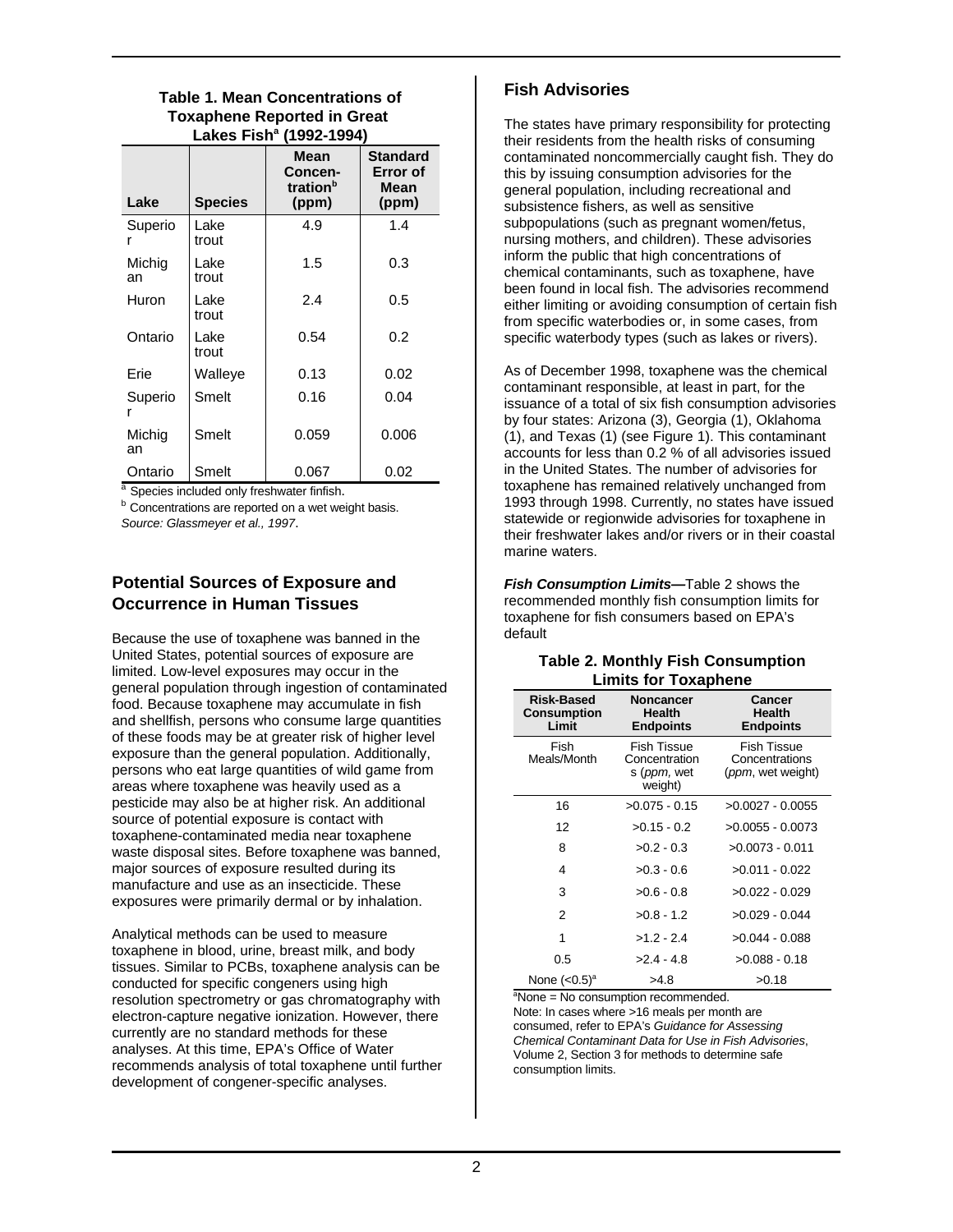**Figure 1. Fish Advisories for Toxaphene.**



values for risk assessment parameters. Consumption limits have been calculated as the number of allowable fish meals per month, based on the ranges of toxaphene in the consumed fish tissue. The following assumptions were used to calculate the consumption limits:

- # Consumer adult body weight of 72 kg
- # Average fish meal size of 8 oz (0.227 kg)
- # Time-averaging period of 1 month (30.44 d)
- # EPA's reference dose for toxaphene  $(2.5 \times 10^{-4} \text{ mg/kg-d})$  from EPA's Reference Dose Tracking Report (U.S. EPA, 1997)
- EPA's cancer slope factor for toxaphene (1.1 per mg/kg-d) from EPA's Integrated Risk Information System (U.S. EPA, 1999b)
- # Maximum acceptable cancer risk level (10<sup>-5</sup> over a 70-year lifetime).

For example, when toxaphene levels in fish tissue are 1 ppm, then sixteen 8-oz. meals per month (based on the noncancer health endpoint-EPA's reference dose) or a half an 8-oz. meal per month (based on the cancer health endpoint-EPA's cancer slope factor) can safely be consumed. EPA recommends using the more conservative of the two limits; for toxaphene, this is the consumption limit based on the

cancer health endpoint. For sensitive populations, such as pregnant women, nursing mothers, and young children, some States have issued either "no consumption" advisories or "restricted consumption" advisories for toxaphene. Additional information on calculating specific limits for these sensitive populations is available in *EPAs Guidance for Assessing Chemical Contaminant Data for Use in Fish Advisories, Volume 2, Section 3.*

# **Toxicity of Toxaphene**

*Pharmacokinetics—*Most of the components of toxaphene are rapidly degraded in mammals via dechlorination, dehydrodechlorination, and oxidation, primarily through the action of the mixed function oxidase system and other hepatic microsomal enzymes. Conjugation may occur but is not a major route of metabolism. Each component of toxaphene has its own rate of biotransformation, making the characterization of toxaphene pharmacokinetics complex. Some components of toxaphene are highly lipophilic and poorly metabolized; these components may accumulate in body fat.

*Acute Toxicity*—Acute high-level exposures to toxaphene and toxaphene-contaminated food have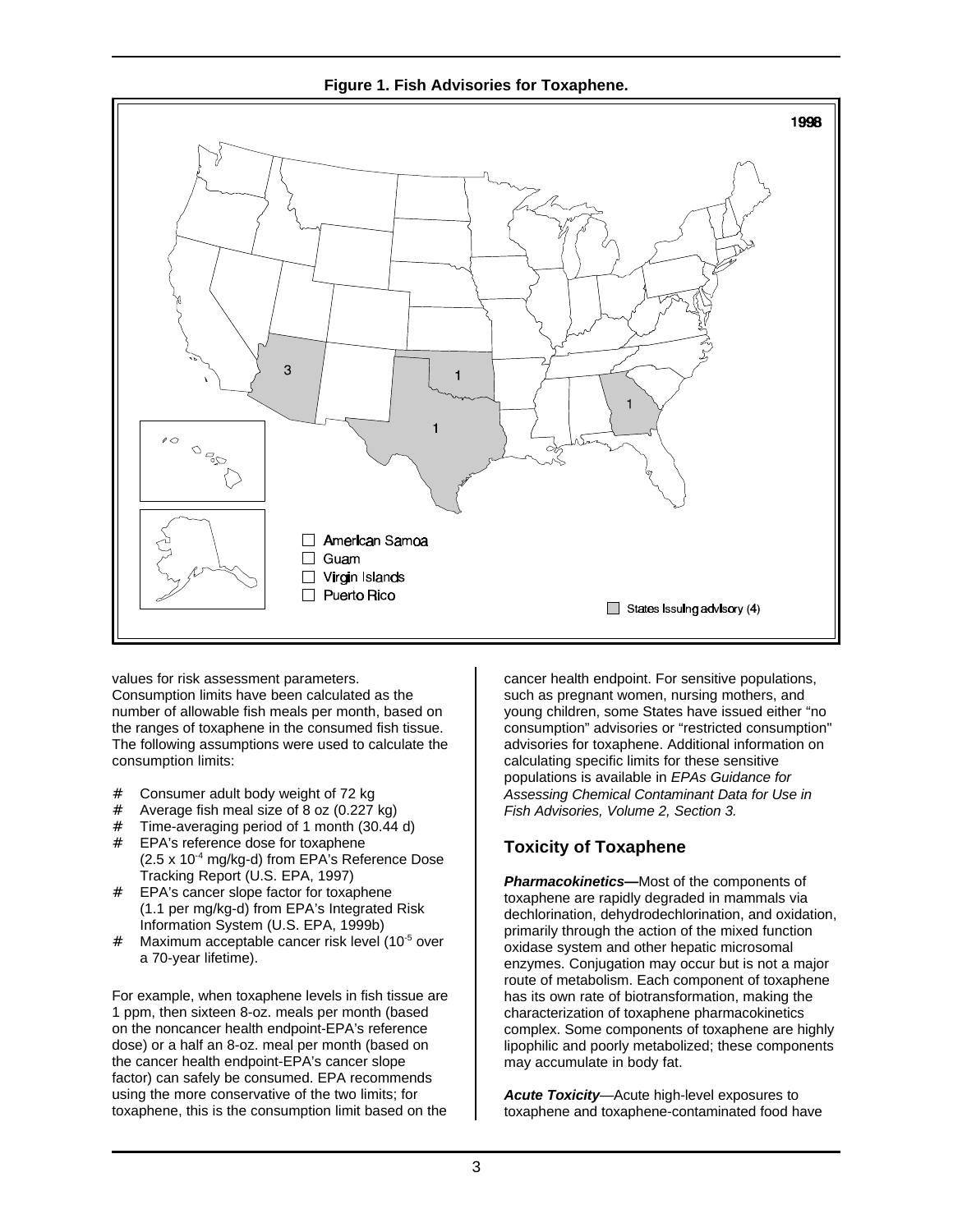resulted in death in adults and children with an estimated minimum lethal dose of 2 to 7 g, which is equivalent to 29 to 100 mg/kg for an adult male.  $LD_{50}$ values in rats were 80 mg/kg for females and 90 mg/kg for males. Transient liver and kidney effects and periods of memory loss have been observed in humans after single large oral exposures. In animals, the most sensitive organ is the liver. Toxicity to the central nervous system, kidneys, and adrenal glands has also been observed.

*Chronic Toxicity—*Chronic exposure to toxaphene may result in damage to the following organ systems: liver, kidney, adrenal, immunological, and neurological. Chronic exposure to toxaphene may cause hormonal alterations. A study on chronic exposure found increased levels of hepatic metabolism of the hormones estradiol and estrone and a decrease in their uterotropic action. Some adverse effects of toxaphene that do not occur with a single exposure may result from repeated exposure totaling a lower cumulative dose. Exposures at 0.06 mg/kg-d over 5 weeks caused adrenal hormone reductions, whereas a single dose of 16 mg/kg did not cause effects.

*Developmental Toxicity—*Women exposed to toxaphene after entering a field that had recently been sprayed with the chemical exhibited a higher incidence of chromosomal aberrations in cultured lymphocytes than did unexposed women. Dermal and inhalation uptake were the probable routes of exposure; however, the exposure was not quantified. Animal study results suggest that toxaphene does not interfere with fertility in experimental animals at the doses tested (up to 25 mg/kg-d).

Adverse developmental effects, including immunosuppressive and behavioral, were noted in experimental animals at levels below those required to induce maternal toxicity. Immunosuppression (reduction in macrophage levels, cell-mediated immunity, and humoral immunity) was observed in test animals exposed during gestation and nursing, as were alterations in kidney and liver enzymes and delayed bone development. Other adverse effects noted in offspring of maternally exposed animals included histological changes in the liver, thyroid, and kidney.

Toxaphene is known to be rapidly conveyed into breast milk after maternal exposure to the chemical. The half-life of toxaphene in milk has been estimated at 9 days.

As noted above, toxaphene accumulates in body tissue; consequently, exposure occurring prior to pregnancy can contribute to the overall maternal body burden and result in exposure to the developing individual. Therefore, it is necessary to reduce exposure to children and women with childbearing potential to reduce overall body burden. Depending on the timing and extent of an individual's prior

exposure to toxophene, the outcome of that pregnancy may be affected even if exposure is reduced during pregnancy.

**Children may be at greater risk** for toxic effects caused by toxaphene because their immune systems are not fully developed until 10 to 12 years of age. Immunosuppressive effects have been demonstrated in animals after chronic exposure to toxaphene. These studies have also suggested that immature animals cannot detoxify a toxaphene mixture as efficiently as they can the single components of the mixture.

*Mutagenicity—*Changes in human genetic material have been noted in workers exposed to toxaphene. There are also numerous positive mutagenicity assays of toxaphene: the Ames test, sister chromatid exchange, chromosomal aberrations in toxapheneexposed humans, and forward mutation assays. The implications of this for human germ cells are not known. One assay designed to assess the dominant lethal effects on implantations in mice yielded negative results. Some data suggest that the polar fraction of toxaphene may be more mutagenic than the nonpolar fraction.

*Carcinogenicity—*Toxaphene is classified as a probable human carcinogen (Group B2) by EPA based on oral studies in animals. No conclusive human epidemiological studies are available for toxaphene. Oral administration of toxaphene resulted in an increased incidence of hepatocellular carcinomas and neoplastic nodules in mice and thyroid tumors in rats.

Toxaphene has recently been observed to have estrogenic effects on human breast cancer estrogensensitive cells. Xenoestrogens have been hypothesized to have a role in human breast cancer. In addition to potential carcinogenic effects, toxaphene may also cause disruption of the endocrine system due to its estrogenic activity.

#### **Summary of EPA Health Benchmarks**

- # Chronic Toxicity—Reference Dose: 2.5 × 10-4 mg/kg-d (U.S. EPA, 1997)
- Carcinogenicity: 1.1 per mg/kg-d (U.S. EPA, 1999b)

*Special Susceptibilities—*A protein-deficient diet may increase the toxicity of toxaphene approximately threefold based on an  $LD_{50}$  study in rats. Individuals with latent or clinical neurological diseases, such as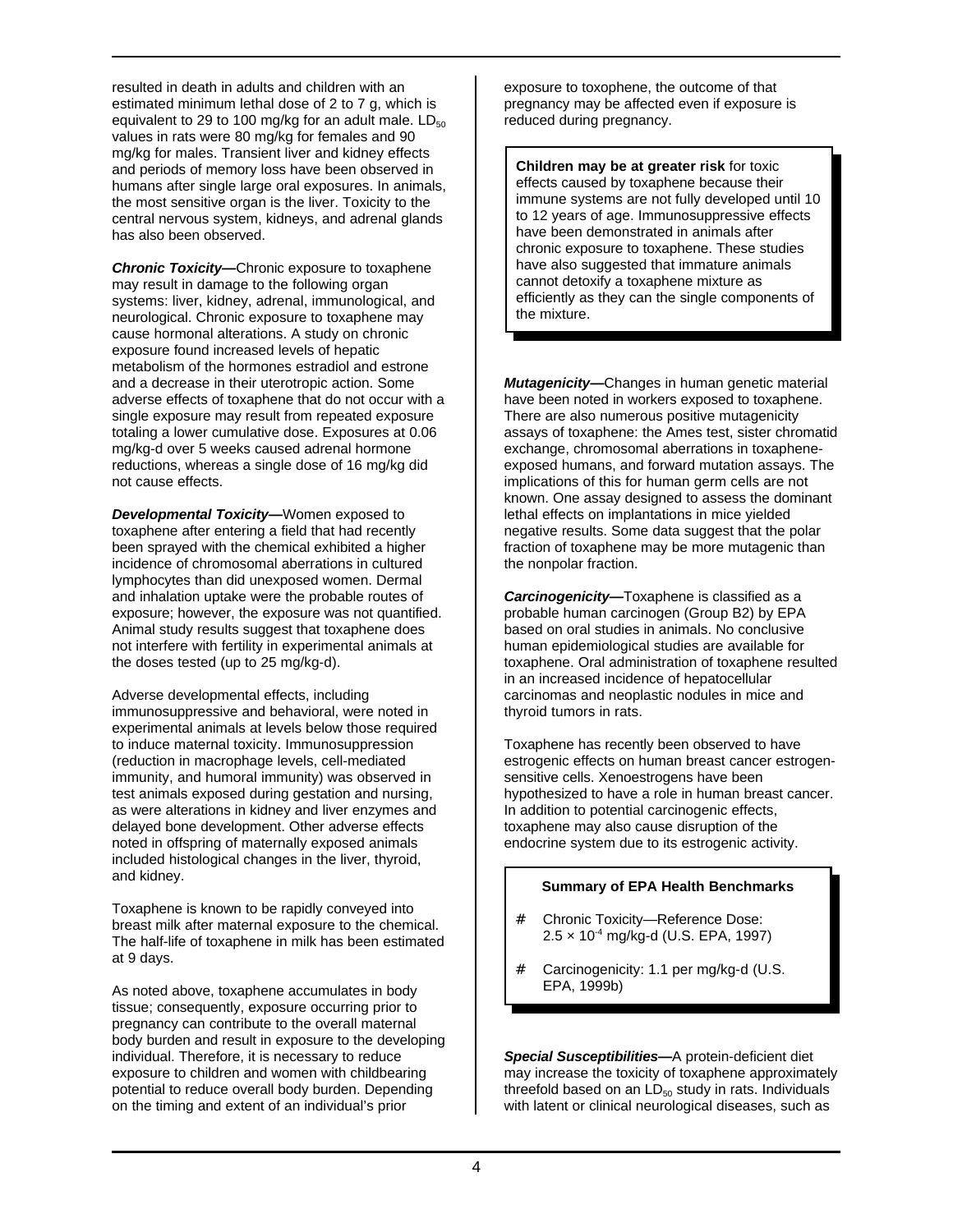epilepsy or behavioral disorders, may be at higher risk for toxaphene toxicity. In addition, children may be especially susceptible to toxaphene-induced neurotoxicity based on early reports of acute ingestion toxicity.

Other individuals who may be at higher risk are those with diseases of the renal, nervous, cardiac, adrenal, and respiratory systems. Individuals using certain medications are also at potential risk due to the induction of hepatic microsomal enzymes by toxaphene (discussed further in the following section).

*Interactive Effects* —Metabolism of some drugs and alcohol may be affected by toxaphene's induction of

hepatic microsomal enzymes. This was observed in a man using warfarin as an anticoagulant while he used toxaphene as an insecticide. The effectiveness of the drug was reduced because toxaphene's induction of microsomal enzymes increased the drug's metabolism.

Based on acute studies in animals and anecdotal reports of acute exposure in humans, exposure to chemicals that increase microsomal mixed-function oxidase systems (e.g., lindane) are likely to reduce the acute toxicity of other chemicals detoxified by the same system (e.g., toxaphene) because the system is functioning at a higher than normal level. Toxaphene, in turn, may reduce the acute toxicity of chemicals that require this system for detoxification.

*Critical Data Gaps* —The following data gaps have been identified for toxaphene.

- # mammalian germ cell genotoxicity,
- # studies that investigate sensitive developmental toxicity endpoints including behavioral effects,
- # epidemiological and animal studies of immunotoxicity,
- # long-term neurotoxicity studies in animals using sensitive functional and neuropathological tests and behavioral effects on prenatally exposed animals,
- # epidemiological studies evaluating multiple organ systems, and pharmacokinetic studies.

#### **EPA Regulations and Advisories**

- # Maximum Contaminant Level in drinking water = 0.003 mg/L
- # Listed as a hazardous air pollutant under the Clean Air Act
- # Reportable Quantity = 1 lb
- $#$  Toxaphene Effluent Standard = 0-15  $\mu$ g/L discharge/day
- # Effluent Guidelines and Standards: Electroplating—Definition of Total Toxic Organic = > 0.01 mg/L
- # Effluent Guidelines and Standards: Metal Finishing—Definition of Total Toxic Organic = >0.01 mg/L
- # Chemicals and chemical categories to which this part applies (Toxic Release Inventory) = 25,000 lb manufactured or processed, 10,000 lb otherwise used
- # Extremely Hazardous Substances and Their Threshold Planning Quantities (Camphechlor) = 500/10,000 lb
- # Municipal Solid Waste Landfills: Design Criteria—MCL for Upper Aquifer = 0.005 mg/L
- Municipal Solid Waste Landfills: Appendix II =  $2 \mu q/L$  (Practical Quantitation Limit)